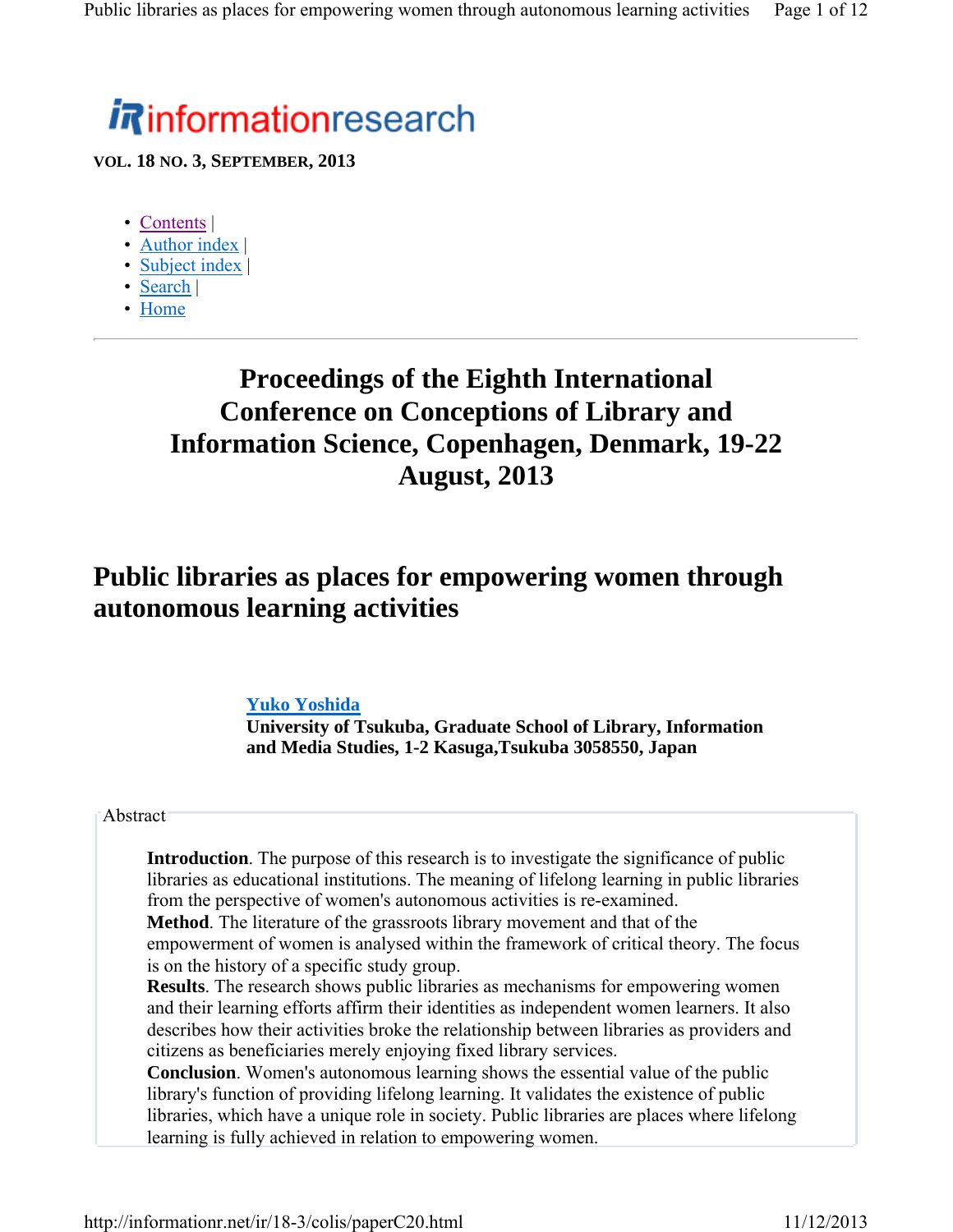**CHANGE FONT**

## **Introduction**

Modern public libraries started as educational institutions for all citizens, but they have developed into versatile cultural institutions. As a result, the educational function of existing public libraries has weakened. However, considering that there is no alternative to a public library for a place for informal autonomous learning, a re-examination of the principles concerning the educational function of public libraries is strongly required.

This study takes into account the fact that the educational function of public libraries as a places of lifelong learning is fully expressed when it is related to the empowerment of women. To illustrate this fact, this paper reexamines lifelong learning conducted in public libraries from the perspective of women's autonomous activities. The ultimate goal of my study is to clarify the significance of existence of public libraries as educational institutions. This research is preliminary research to achieve this ultimate goal mentioned above. Therefore, this paper draws on the theoretical and functional characteristics of public libraries that stimulate autonomous learning by looking at women's learning activities in Japan.

I regard autonomous learning as self-directed learning. Therefore I first need to define the term "selfdirected learning". When Knowles suggested this concept based on his andragogy theory in the 1970s, he focused on "individual self-directed learning" as opposed to teacher-directed learning (Knowles, 1975, 135p).

In the 1980s, some researchers constructed an alternative theory to the self-directed learning theory proposed by Knowles. For example, the Nottingham Andragogy Group introduced a new model of andragogy. They focused on adult autonomous learners who establish self-awareness through dialogue with peers in the group. The Nottingham Andragogy Group was influenced by Freire's concept, which stresses the importance of knowledge acquisition and dialogues generated from learning communities (Freire 2006, Nottingham Andragogy Group 1983). The autonomous learners dealt with in this paper are similar to the learners suggested by the Nottingham Andragogy Group.

Mezirow is another representative of the critical theory of self-directed learning. He proposed "perspective transformation", which is performed by adult learners through their learning processes. In his critical theory, self-directedness is not regarded as a given condition. Instead, it is achieved through learning processes (Mezirow 1981). These critical theory models are based on the premise that autonomous learners have a positive impact on lifelong learning rather than formal education. The author uses these critical theories of self-directed learning to critically analyse target groups in the context of lifelong learning.

## **Background**

This paper mainly focuses on the relationship between historical development of Japanese public libraries and women's autonomous learning activities. I chose this subject, because there are a lot of women's voluntary study groups based in public libraries in Japan. Among these groups, I focus on groups with distinctive features that choose public libraries themselves as their study themes. The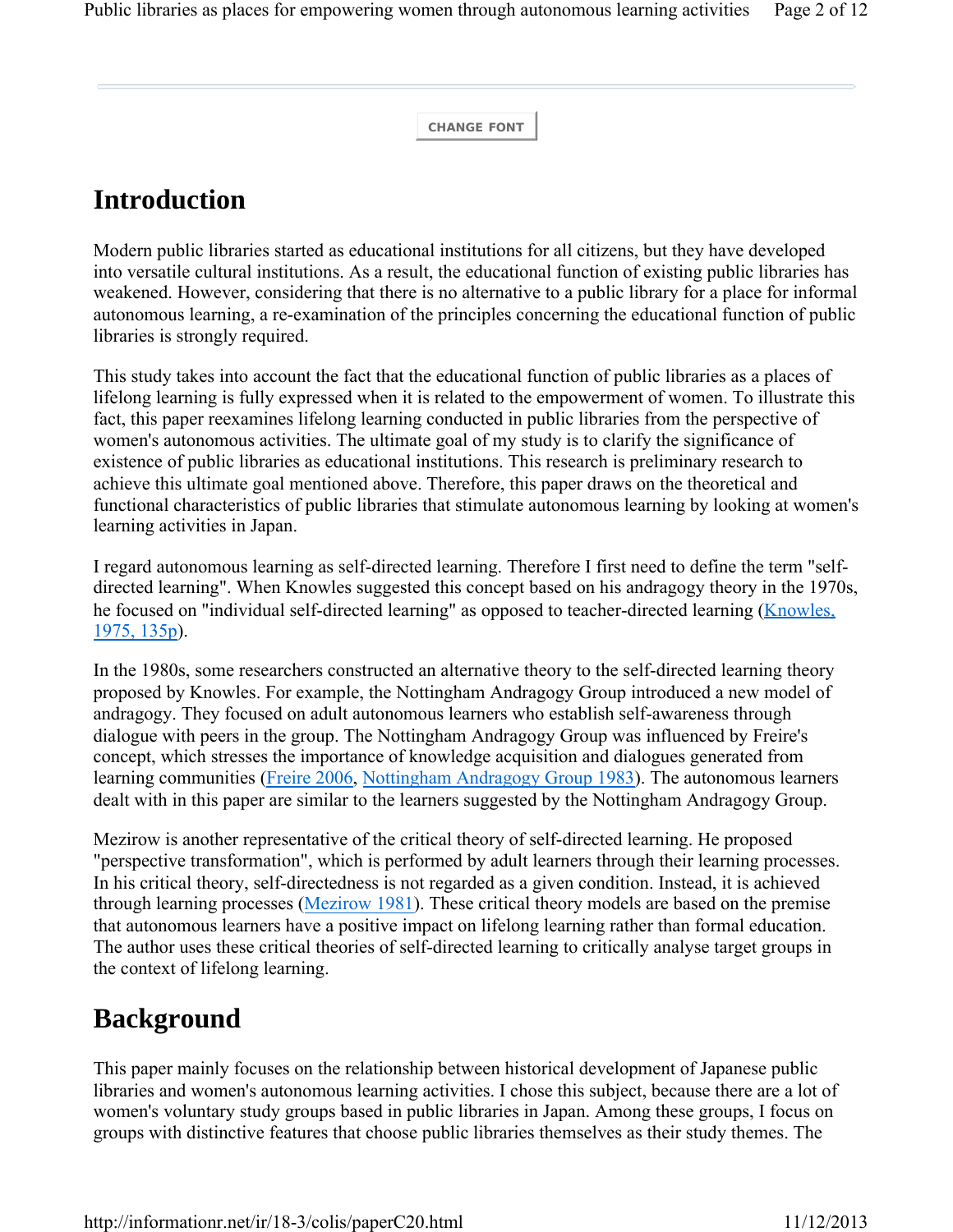forerunners of these groups are activists who took part in an extensive grass-roots movement to establish and upgrade public libraries in the 1970s. At that time, the public library system was extremely poor. Those who expected their local library to provide a good service needed to take the initiative to improve the library service. First, activists organized autonomous study groups, in which the members learned about the public library and the right to read as citizens. Since almost all activists were unemployed women who were full-time homemakers caring for their children, children's reading matter was their main concern. They read and discussed books about children's literature together to find out the best books for their children. It is interesting to note that even after the establishment of public library services as a result of their efforts, a lot of groups chose to continue their activities. These groups have examined the significance of existence and possibilities of public library services for more than half a century now.

The fact that the development of public libraries owes a lot to lay people's involvement should be regarded as a negative legacy of the history from the viewpoint of public administration. However, women's empowerment that developed in public libraries included rich and varied experiences. The purpose of this study is to clarify women's autonomous activities in public libraries, which are intimately intertwined with the development of public libraries in Japan. This paper describes the phases of cultural politics of these women's autonomous activities as they appeared in public libraries.

Their footsteps are located in the cultural margin of library history, so this research focuses on these marginalities areas as a critical aspect of library work. By paying attention to these phases, we will be able to reconsider the cultural mainstream and cultural margin of public librarianship. In other words, this research provides a new framework for existing research that is biased by a dominant point of view of library development and provides clues to reexamine the structure of the cultural politics related to librarianship.

The paper combines literature of the grass roots library movement with that of successive activities for empowering women focusing on the history of a specific study group. The framework of critical theory for library studies is used to analyse the literature. First, I will give an overview of the activities of women's voluntary learning at public libraries with an eye to the development of public libraries in the 1970s. Second, I will identify the substantial experience of the activities taking into account the fact that women's activities are independent opportunities to learn about libraries. I will also examine the relation between these activities and gender. Third, I will extract universal values of public libraries from women's autonomous learning activities. Finally, I will suggest that these values would provide a theoretical framework for public libraries.

# **Literature review**

Some early research on public libraries addresses aspects of women's activities related to their empowerment in public libraries. Several studies focus on the relationship between public library spaces and programs for women. Mackenzie *et al.* examine a program for women and infants that took place in a public library in Canada. Their research shows the flexibility of the library as a place with multiple spaces, where the density of communication changes in accordance with how the patron uses a library. They found hidden quasi-private realms in public space created by women who communicate a lot of information about their interests (McKenzie *et al.*, 2006).

Audunson *et al.* have focused on public libraries as meeting places for immigrant women and have done a series of empirical researches on the empowering of immigrant women in relation to their library use. They reveal that public libraries function as a place of social participation of women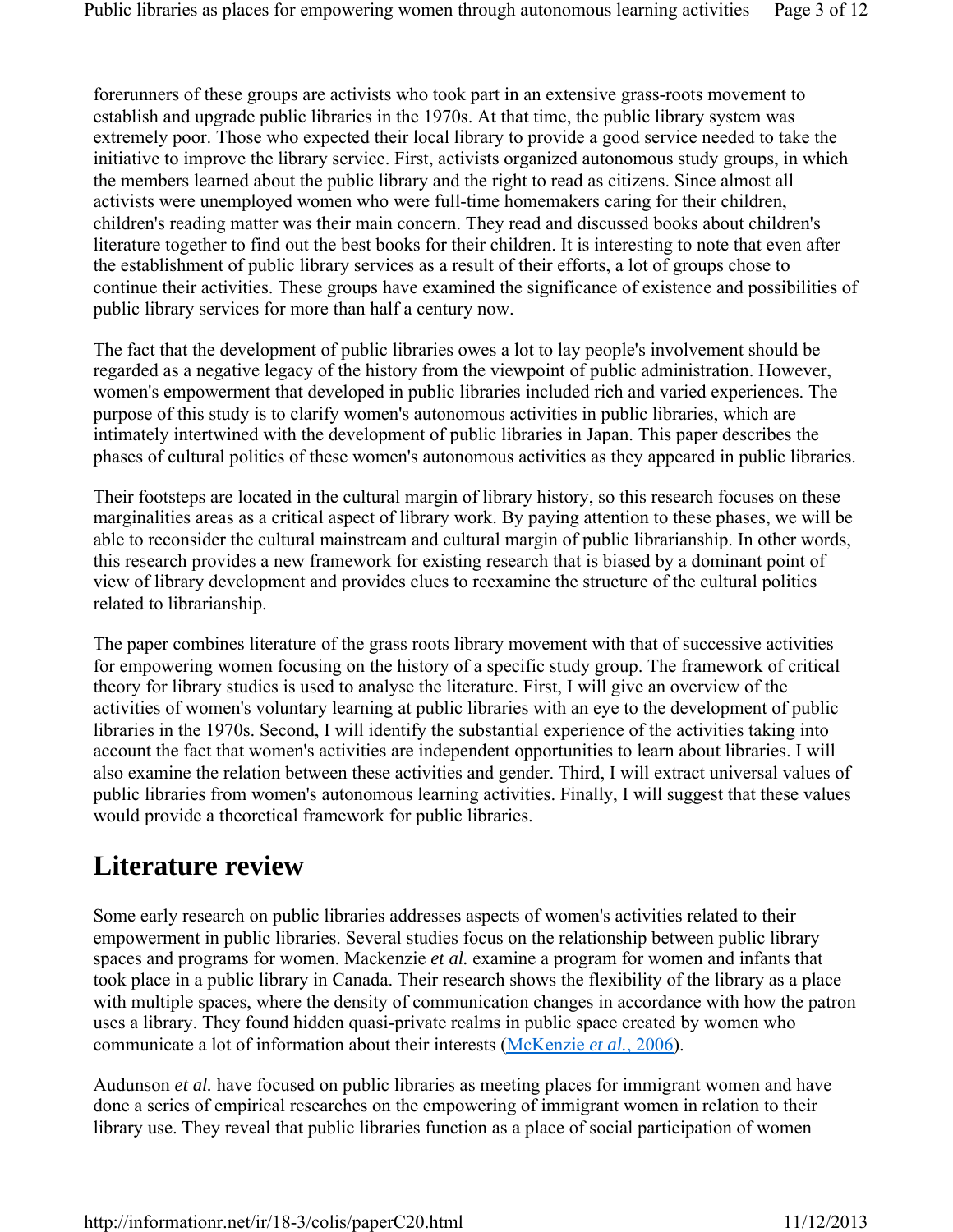(Audunson *et al.*, 2011). Ulvik also considers a library program on personal histories of immigrant women (Ulvik, 2010).

Wiegand and Pawley have a key role in historical research on independent users in public libraries. They successfully illustrate a group of users who not only passively accepted provided services but also acted freely as an independent entity resisting fixed services (Pawley, 2010; Wiegand, 2011).

Though the concept of the "library as a place" has been frequently discussed lately, mostly researchers talked about it at an abstract level and did not further discuss their real activities. In particular, little research has mentioned the relationship between the library as a place and a substantial lifelong learning program.

Jochumsen *et al.* discuss the four spaces model of the public library, which consists of inspiration space, learning space, meeting space, and performance space (Jochumsen *et al.*, 2012: 589, 591). Based on this model, I would like to focus on the second learning space, which is described as supporting empowerment of citizens. To be more precise, this paper attempts to reexamine lifelong learning conducted in public libraries from the perspective of women's autonomous activities to clarify the significance of existence of public libraries as educational institutions.

# **Findings**

### **Historical development of Japanese public libraries and citizen participation**

Local citizen involvement with public libraries in Japan is grouped into three categories. The first is official involvement. The second is advocacy groups engaging in library promotion or lobbying activities. The third is volunteer groups directly engaging in library work such as children service, organizing bookshelves, and guide service. Though the object of this study roughly comes under the second and third categories, it differs from them to be exact. Since the target groups of this study have a strong inclination for self-directed learning, they were neither advocacy groups nor volunteer groups. That is, libraries are not only places that they support but also places where they learn.

Before turning to this target group, I would like to explain the history of Japanese public libraries after the Second World War. There was an extensive grass-roots movement to establish libraries and upgrade the library services in Japan that began in the 1960s. At that time, the public library system was very poor in almost all municipalities. Therefore, local citizens who insisted on the importance of libraries began to take the initiative for the establishment of basic library services. From that moment, local citizens were more involved with public library activities. This library creation and improvement movement brought about the establishment of a lot of libraries and increased the number of library users; in fact it enhanced the underpinning of public libraries in Japan.

The important point to note with this movement is that there have been certain groups of individuals who have been deeply involved with public library activities. Most of them were women who were caring for their children. They lobbied for the establishment of public libraries in their local communities. At the same time, a lot of groups who could not wait for a substantial change in library policy by municipal governments opened their own private libraries for children. These libraries differed from public libraries in that they were private and voluntary (Hotta, 1995: 2). Since the purpose of these small libraries was to improve children's reading environments, women caring for children ran those libraries. They opened their homes to make their personal collections of children's books available to others. Private children's library activities formed a social movement in the 1960s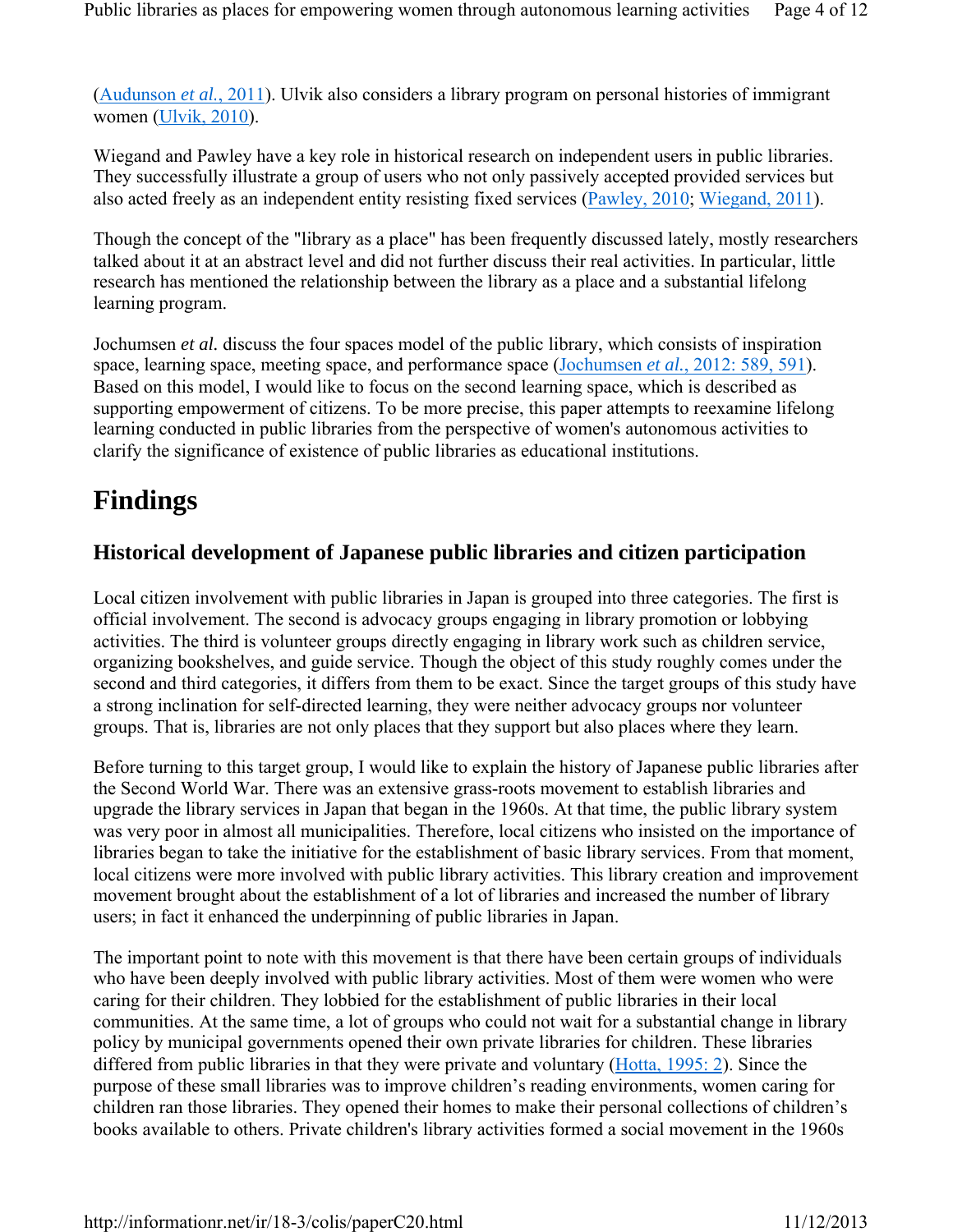and 1970s. It is interesting to note that even after the establishment of public libraries, a lot of private children's libraries chose to carry on. There are currently around 4000 private children's libraries nationwide, and they are important bases for children's books services in Japan (Nakamura, 2012: 11, Takahashi, 2006).

The number of private children's libraries was 265 in 1970. In 1974, the total number of private children's libraries amounted to approximately 2000. In the light of the 989 public libraries existing in that year, private children's libraries have a strong presence in local communities (The Executive Committee of the National Survey on Private Children's Libraries, 1995: 9).

At any rate, local citizen involvement with public library activities from the 1960s appeared as a side effect of the weakness of the library administration in Japan. Though the most typical example of the library movement was a private children's library, there were various ways for ordinary citizens to participate in library activities. What the participants had in common was that they were almost always unemployed women who were full-time homemakers, so they were independent of any social institutions. Therefore, they considered libraries as their playing fields for social activities and selfimprovement. Through the movement for the establishment of public libraries, they developed a clearer awareness of themselves as citizens and learnt more deeply about self-directed learning environments.

### **History of a study group**

An example of a study group in Yokohama, Japan is illustrated. The name of the group is "Yokohama private children's library study group", and it was created by voluntary members who headed up private children's libraries in 1984. The members of the group consisted of participants of an extension course on "private children's library and citizens", which was held in Yokohama City University. They strongly expected to continue learning at the end of the course and study more the subject that they had learned. Because they were all hosts of private children's libraries, they started to do research on the actual situation of private children's libraries in the local area. After that they compiled a report on the results of their fieldwork in 1986.

Then, the members of the study group were invited on a training course for librarianship in a local university as guest speakers and spoke to university students who majored in library science. This experience provided them with a different perspective on their activities. After these sessions, they compiled a report based on records of their sessions in the University in 1992. The next year, the members held the first independent open lecture series co-hosted with the laboratory for library science in Yokohama City University. The lecture series had six sessions. The theme was "Civil life in information society", and the purpose of this lecture series was learning what a public library is supposed to be about. Table 1 shows the topics for each lecture.

|                       | Table 1: First open lecture series: "Civil life in information society"                                    |
|-----------------------|------------------------------------------------------------------------------------------------------------|
| Date                  | <b>Topic of the Session</b>                                                                                |
| 27th<br>April<br>1993 | What ordinary citizens study at a university. (Speaker: university lecturer)                               |
| 18th<br>May<br>1993   | Present situation and the future prospects of Yokohama City Central Library (Speaker:<br>public librarian) |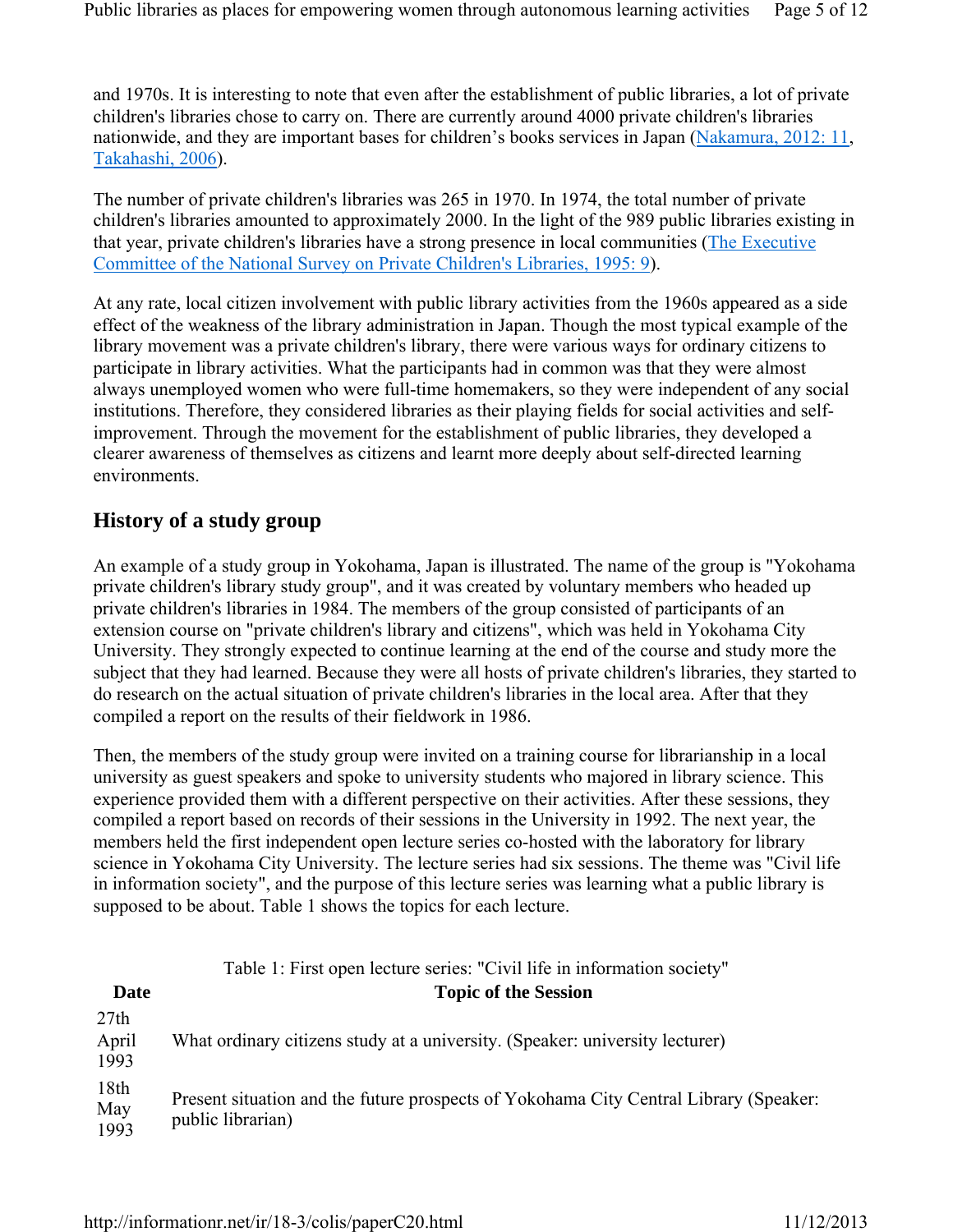| 29th                             | Public libraries and private children's libraries in the future. The future vision of                                                      |
|----------------------------------|--------------------------------------------------------------------------------------------------------------------------------------------|
| June                             | Yokohama City Central Library from citizens perspectives (Speaker: The member of                                                           |
| 1993                             | Yokohama private children's library study Group)                                                                                           |
| 21st Sep.<br>1993                | How to find books (Speaker: university librarian)                                                                                          |
|                                  | 19th Oct. Library Tour<br>1993                                                                                                             |
| 16 <sup>th</sup><br>Nov.<br>1993 | Report of academy on children's literature and overseas study tour (Speaker: member of<br>Yokohama private children's library study group) |

Subsequently, the second independent open lecture series was conducted in 1994. The theme was "Books, Children and Adults" and the purpose of this lecture series was learning about children's books, private children's libraries, and library services for children. Table 2 shows the topics for each lecture.

|                    | Table 2: Second open lecture series: "Books, children and adult"                                                    |
|--------------------|---------------------------------------------------------------------------------------------------------------------|
| <b>Date</b>        | <b>Theme of the Session</b>                                                                                         |
| 12th April<br>1994 | World of children and books (Speaker: university lecturer and author of children's<br>books)                        |
| 10th May<br>1994   | Private children's libraries and I (Speaker: members of Yokohama private children's<br>library study group)         |
| 14th June<br>1994  | Talk about own composition (Speaker: author of children's books)                                                    |
| 13th Sep.<br>1994  | Report of academy on children's literature (Speaker: member of Yokohama private<br>children's library study group") |
| 11th Oct.<br>1994  | Library services for children in Yokohama Central Library (Speaker: public librarian)                               |
| 8th Nov.<br>1994   | Library Tour                                                                                                        |

The content of this lecture series was also compiled as a report. In addition to open lectures, the second piece of fieldwork on private children's libraries in Yokohama area was conducted, and the result of this research was published in 1994. Though the study group broke off the activity in 2008, most members continued similar activities based on their private children's libraries and local public libraries. The history of this group shows a model of self-directed learning developed through public libraries. In particular, it is notable that they planned out and gave an open lecture series twice in collaboration with the university. This means the members gave back the results of their autonomous learning to the external learning community.

## **Discussion**

The author intends to discuss the grass roots library movement in 1970-1980 combined with successive activities conducted by ordinary citizens from two standpoints: empowerment of women and gender issues related to public librarianship.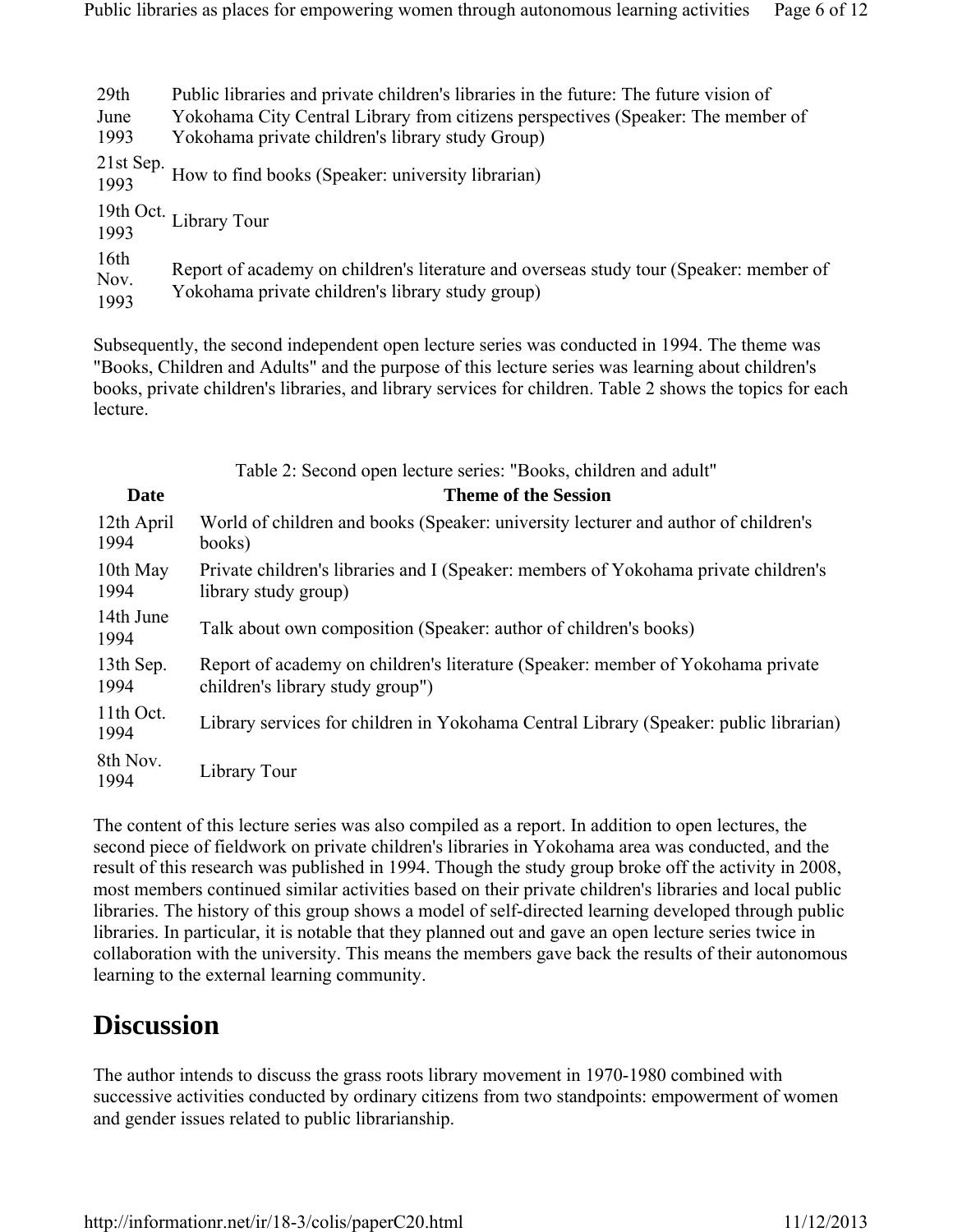#### **Grass roots library movement and women's involvement**

Women's activities mentioned in this study are considered to include two major characteristics: unselfishness in establishing public libraries and upgrading library services and selfishness in providing a means for self-realization. The former was articulated in the movement as a contribution to society, and the latter was not always obvious. This research focuses on the latter hidden side to find potential for a public library achieving women's empowerment. Those who took part in library activities sought out library spaces as places where they could express their own intellectual desires and improve their own social awareness within the activities.

These activities can be seen from the viewpoint of critical pedagogy theory. Riedler and Eryaman point out that the relationship between the learner and community experiences is one of the most important things in critical library pedagogy (Riedler and Eryaman, 2010: 91). In critical pedagogy, libraries are "democratic spaces for Freire's dialogic conscientization" and learners develop political consciousness as members of communities (Riedler and Eryaman 2010: 92-93). Elbeshausen substantively discusses the concept of the "library as a place" based on the learning activities of ethnic minority users in Danish public libraries (Elbeshausen, 2007). He describes learning centres in public libraries as places that support "social inclusion by different measures of empowerment" and demonstrates that "the libraries…succeeded in developing new types of dialogue with their users" through focus group interviews (Elbeshausen, 2007: 111).

The author recognizes that the accumulation of dialogue by participants has become an integral part of women's activities in this research. Furthermore, the consequences of their activities and learning affected their communities. In critical pedagogy, this is called "praxis". The result of their learning effort means not only the process of their empowerment but also the affirmation of their identity. In that sense, their activities are exactly as described in Freire's critical pedagogy. Participation in library activities makes women independent learners.

#### **Gender issues related to public libraries**

I point out the universality of women's activities thus far described. Though their efforts seem to be deeply rooted in cultural environments surrounding public libraries in Japan, the whole concept of their activities showed strong similarities with other community library movements. Moreover, this is quite common in lay people's involvement with public libraries.

In the beginning many examples of community libraries in the United States provide a wealth of detailed evidence for that involvement. Among other things, the accomplishments of women's clubs provide good examples. Women's clubs were voluntary organizations created in the United States in the middle of the nineteen century. They managed study circles based on the spirit of self-help. Since women's clubs found their way in reading and writing, members naturally engaged with movements to establish libraries in local communities (Gere, 1997: 5). Since a purposes of the activities was keeping their own spaces for literacy practices, they built up "a system of circulating texts among clubs" (Gere, 1997: 8) and it served as a foundation for local libraries (Watson, 2003: 74). That is similar to library activities in Japan, which aim to run their libraries as places of autonomous learning. Hence, I examine voluntary activities that involve reading practices at the beginning of the twenty century.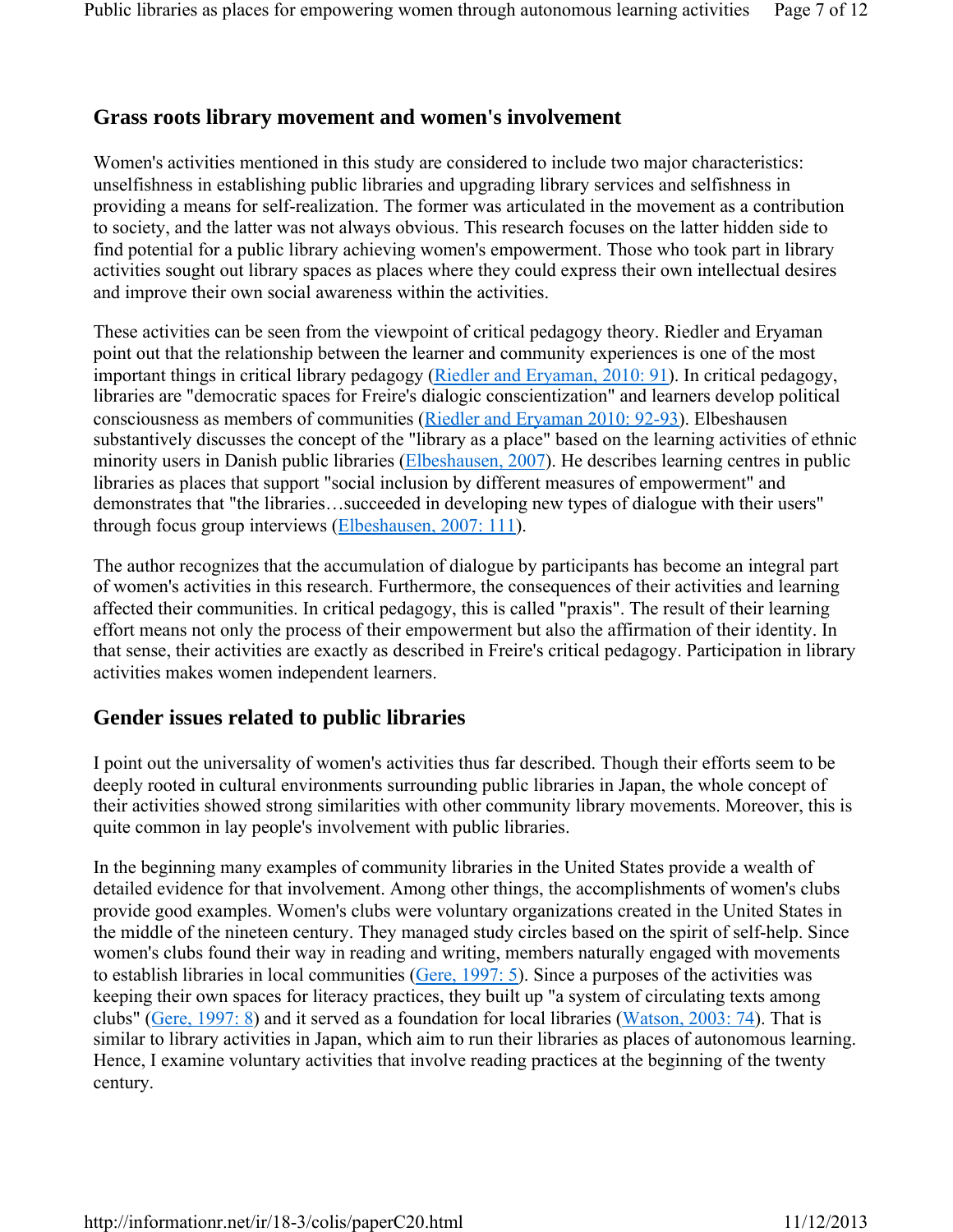Superficially, their efforts seem to focus on contribution to the public good to raise the intellectual level. However, some issues related to gender and autonomous learning are embedded in those movements. Malone examines American women that were involved in the movement to establish libraries by using unpaid labour in the latter half of the nineteenth century (Malone, 1996). She stresses their acts arose from not only altruistic desire to contribute to local communities but also selfinterest. Women sought out library spaces as places where they could express their own intellectual desires (Malone, 1996: 280). Nevertheless, selflessness was a virtue in the late nineteenth century where clubwomen "began to conceal or minimize their own reading and writing projects" (Gere, 1997: 10). While clubwomen desired "the intellectual and social side of the proposed work", the men expected them to perform "the domestic…what they called the 'practical' side" (Gere, 1997: 11). The women who participated in social activities were placed in a double bind situation between their own self-improvement and services to local community. Women's public activities were a balance of internal and external forces.

Watson classified voluntary library activities by women's clubs as a social reform and called it "social housekeeping". This means involvement with library activities acted as a catalyst for expansion of the areas of their activities. They "shifted their focus …from inside the home to the world at large" (Watson, 1994: 263-264). Until then, reading was a personal effort and it fell under domestic affairs. However, reading is transformed to a social effort connecting the women's club and local library movement. At the same time, participants improved their social recognition.

The members of the women's club trying to break through the borderline that restricts women's participation in public realms strongly resemble women's activities of the movement to establish public libraries in Japan. That means individual activities developed in various places are viewed as universal issues regarding women's empowerment related to public libraries.

Social movement and women's autonomous learning activities seem dissimilar in direction on a superficial level. However, the analysis of these activities dealt with in this paper reveals that they are affected by each other. That is the author confirmed that autonomous learners boosted awareness of social issues and individual consciousness through reciprocal action between social activism and selfreflection. In that sense, social activism is equivalent to lifelong learning and directly affected their empowerment.

## **Conclusion**

Audunson suggests that democratic society postulates the place where local citizens of different cultural backgrounds meet and exchange opinions. However, possible places of intercommunion among different cultures are strictly limited (Audunson, 2005: 434, 437-438). Barber also points out that democratic society is built on different citizen sector and voluntary organizations. He gives examples of "the public square, the community hall…the public library" as "spaces where citizens can talk to one another"(Barber, 1998: 119). He explains these kinds of places are regarded as "a third domain for civic engagement which is neither governmental nor strictly private…It is also a communicative domain of civility, where political discourse is grounded in mutual respect…This is the missing space, a place truly for us" (Barber: 44). This statement suggests the significance of a place for citizen's involvement in public issues. It is hard to find places in local communities where people could meet and freely discuss issues in a neutral setting despite their importance (Putnam, 2003). As a result, the significance of libraries as physical spaces has increased under these conditions.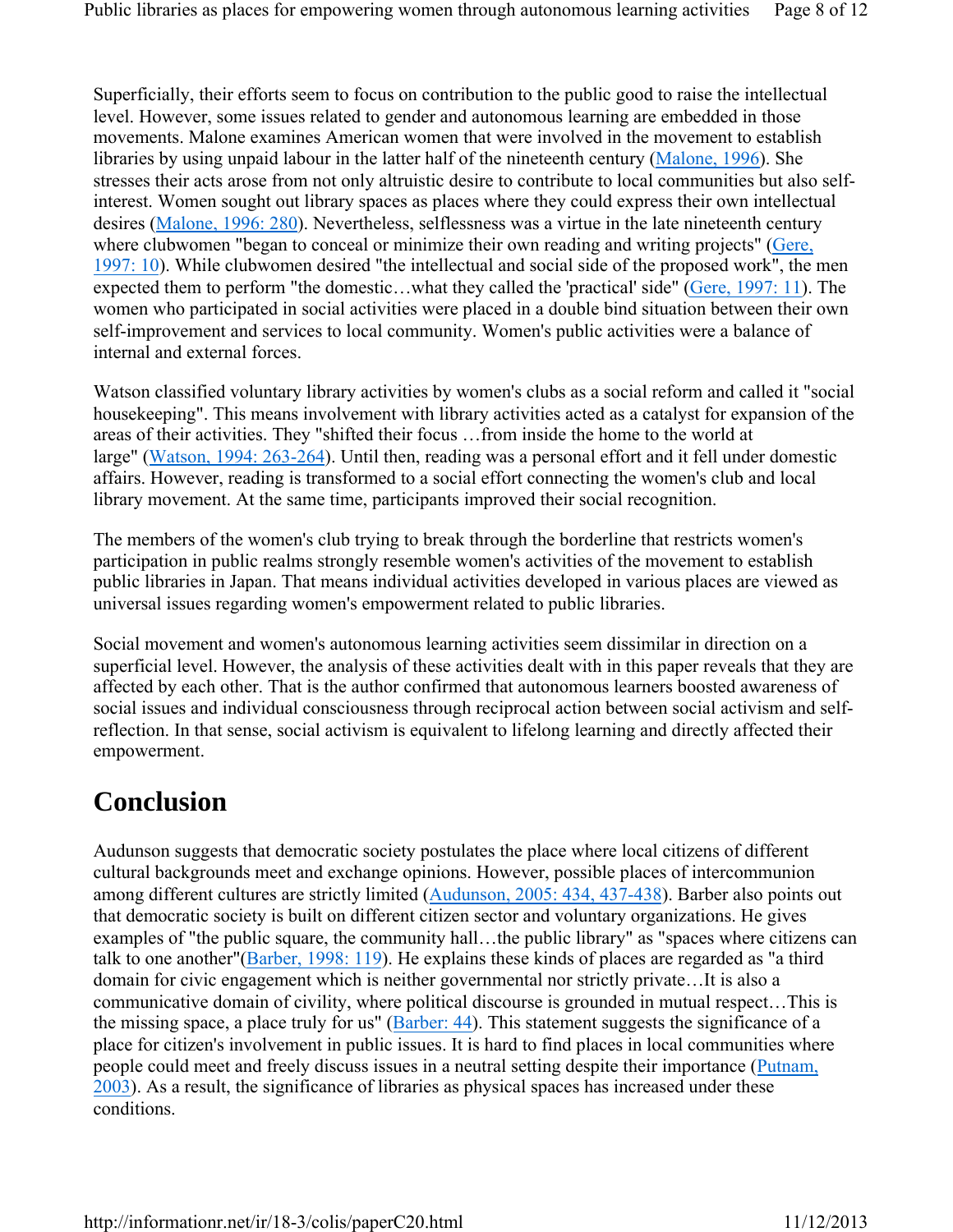Libraries encourage citizens' public dialogue through their collection and support of citizens' self-help with their wide variety of programs. Above all, considering these characteristics, it is impossible for other public institutions to be alternatives to public libraries. Public libraries are at a turning point, and the purpose and future direction of their services are being reconsidered. When constructing a new theoretical model for new library services, it is exactly in this area that I find the means of survival and significance of existence of public libraries.

To establish the uniqueness of public libraries, it is necessary to do research focusing on actual library users. Aabø *et al.* report that there is a need to clarify "how patrons use the library space and how the library is used as a meeting place in the local community" (Aabø and Audunson, 2012: 139). Wiegand criticizes previous studies on library users because they concentrate on the view from the library profession. He insists that "public libraries have been shaped both by the people who have run them (trustees and managers) and by the people who have used them…users have influenced the library institution in multiple ways over the generations" (Wiegand, 2011: 4).

Focusing on the history of a specific study group, the essential value of the public library's function for lifelong learning was showed clearly in this paper. The research shows public libraries as mechanisms for boosting the empowerment of participants and their learning efforts affirm their identities as independent women learners. The movement to establish libraries and successive local citizens' commitment to the public library in Japan deviate a lot from the principles of authentic library services. In principle, public library services should be assured by public authorities. A public library is a place where the user is assured of receiving the full benefit of culture. That means public libraries should ensure the right to know and the right to freedom of expression and offer equal services to all. To achieve this fundamental objective, the agents of library services must be public institutions because they can offer stable services for the long term unlike private sector organizations. Nevertheless, private children's libraries, which should be alternatives to public libraries, played a central role and replaced public libraries after the 1970s in Japan. From the library political system's point of view, private children's libraries are evaluated as a negative legacy of the history of the Japanese public library.

However, the irony is that the lack of public support for libraries just brought women's autonomous activities into public libraries. These independent activities were developed by people who had not accepted library services as self-evidently existing. Due to insufficient library services, they had to promote awareness of libraries as their learning spaces. In fact, the unorthodox position of libraries made ordinary women think earnestly about their learning. Their autonomous learning activities brought the idea of lifelong learning in public libraries to the surface. If they enjoyed library services from the beginning, they would have taken the conditions that the authority automatically provided for granted. If that was the case, they would never have had a chance to think about their learning.

The concept of the "library as a place" should be connected to its social role in accordance with the substantial activities taking place in public libraries. The author stresses that one of the most important roles is offering the opportunity for self-directed learning through specific programs that we have looked at in this paper. This research tried to exemplify these original functions of a public library as a place of lifelong learning. Women converted the abstract concept of autonomous learning in public libraries into tangible forms. Furthermore, they suggested one of the directions that the public library should take as its essential role. Furthermore, their activities break the static relationship between libraries as providers and citizens as beneficiaries who just enjoy benefits through library services.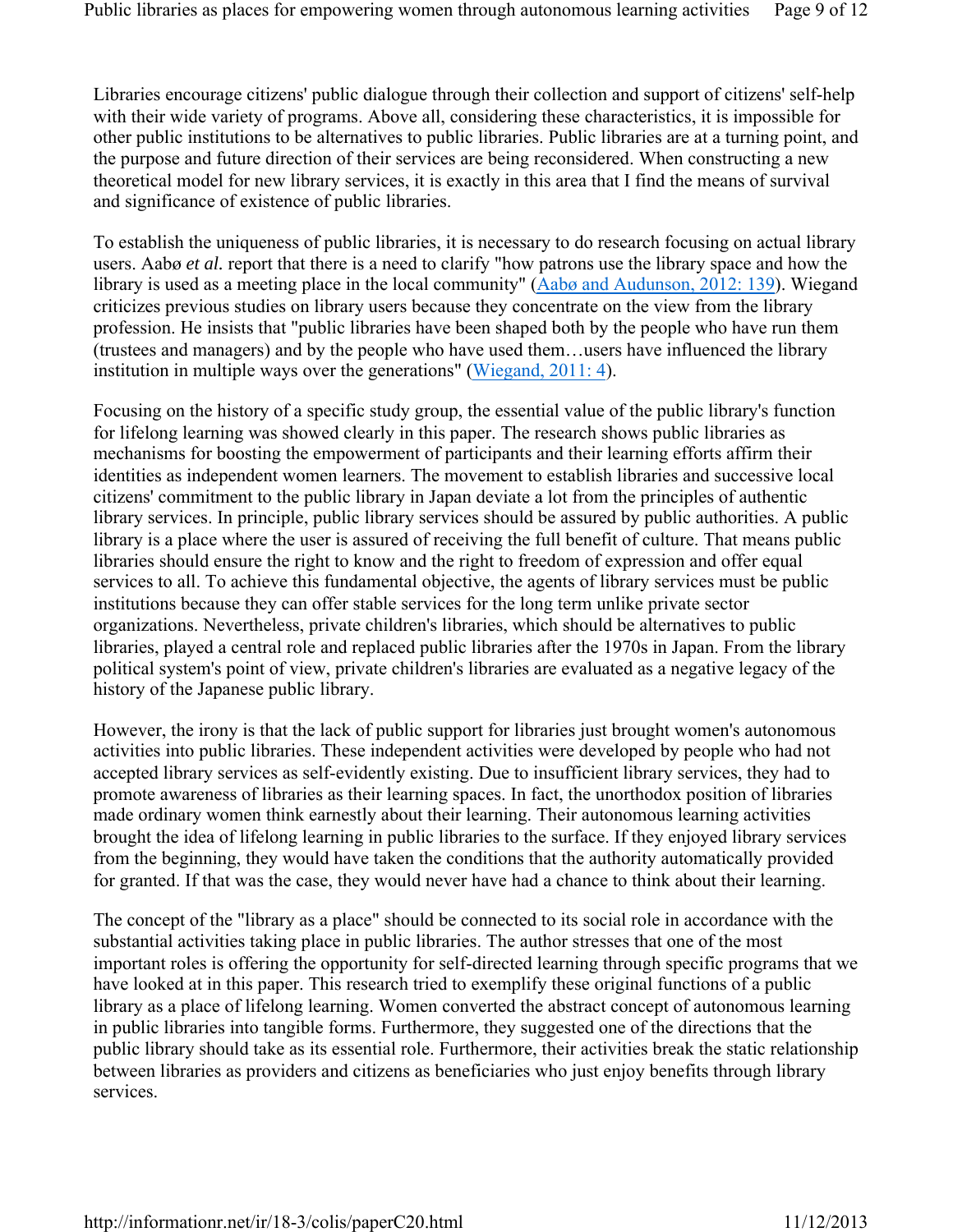The major purpose of this research was to describe the history of women's autonomous learning activities in public libraries in Japan and the outline of these activities. As a result, this research draws a picture of independent learners in public libraries. As preliminary work for full-scale research, setting the conceptual framework showed in this research contributes to better understanding of a model of lifelong learning developed in public libraries. Women's autonomous learning shows the essential value of one of the public library's functions of providing lifelong learning. It validates the existence of public libraries, which have a unique role in society. However, little attention has been paid to the content of activities and central players' discourses. To clarify the meaning of the activities for participants and the library, a micro approach that focuses on the learning community and creation process of autonomous learning is needed. Therefore, the author plans qualitative research targeting these voluntary activities in the next phase of this research. The purpose of the next research is to clarify the complete picture of autonomous learning activities through discourse analysis. This is necessary to clarify the empowerment function embedded in public libraries and will inevitably lead to the emergence of a mechanism of the relationship between the public library and gender. That will exactly show the original characteristics of Japanese public libraries that encourage the empowerment of woman.

# **Acknowledgements**

This work was supported by the Ministry of Education, Culture, Sports, Science, and Technology in Japan (Grants-in-Aid for Scientific Research No. 24500290).

**References**

- Aabø, S., Audunson, R. and Vårheim, A. (2010). How do public libraries function as meetingplaces? *Library & Information Science Research*, **32**, 16–26
- Aabø, S. and Audunson, R. (2012). Use of library space and the library as place. *Library & Information Science Research*, **34**, 138-149
- Audunson, R.; Essmat, S. and Aabø, S. (2011). Public libraries: a meeting place for immigrant women? *Library and Information Science Research*, **33**, 220-227
- Audunson, R. (2005). The public library as a meeting-place in a multicultural and digital context: the necessity of low-intensive meeting-places. *Journal of Documentation*, **61**(3), 429- 441
- Barber, B.R. (1998). A place for us: how to make society civil and democracy strong. *New York: Hill and Wang*
- Elbeshausen, H. (2007). Knowledge in dialogue: empowerment and learning in public libraries. *Journal of Information, Communication and Ethics in Society*, **5**(2/3), 98-115
- Freire, P. (2006). Pedagogy of the oppressed. *New York, Continuum*
- Gere, A. R. (1997). Intimate practices: literacy and cultural work in U.S. women's clubs, 1880–1920. *Urbana, IL: University of Illinois Press*
- Hotta, A.M. (1995). Children, books, and children's bunko: a study of an art world in the Japanese context. *PhD. University of California at Berkeley*
- Jochumsen, H.; Rasmussen, C.H., and Skot-Hansen, D. (2012). The four spaces a new model for the public library. *New Library World*, **113**(11/12), 2012, 586-597
- Knowles, M.S. (1975). Self-directed learning: a guide for learners and teachers. *New York, The Adult Education Company*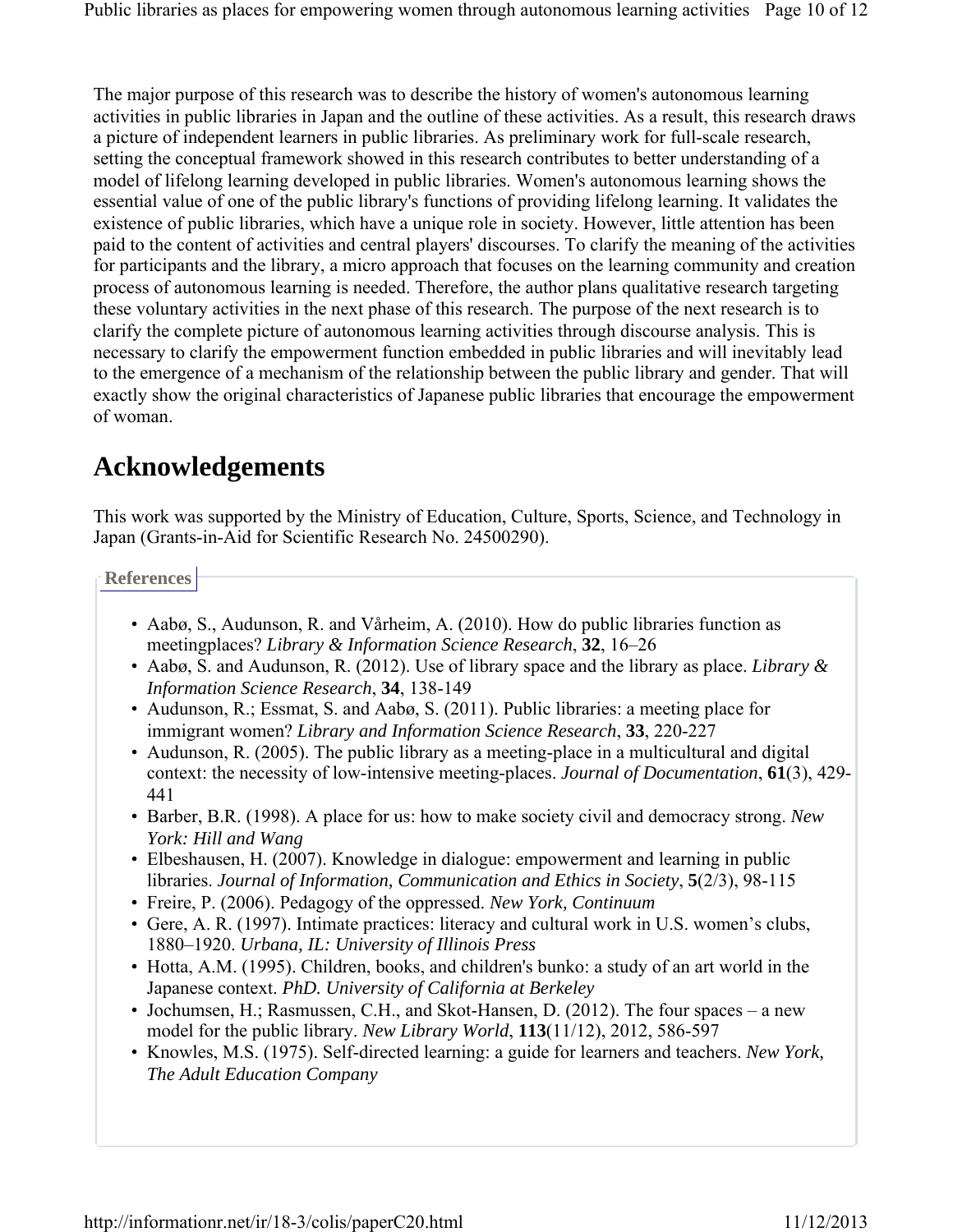- Malone, C.K. (1996), Women's unpaid labor in libraries: change and continuity. In Hildenbrand, S. (ed.). *Reclaiming the American library past: writing the women in* (pp. 279- 299). Norwood, NJ: Ablex
- McKenzie, P.J.; Prigoda, E.; Clement, K., and McKechnie, L. (2006). Behind the programroom door: the creation of parochial and private women's realms in a Canadian public library.
	- In Leckie, G. and Bushman, J. (Eds.). *The library as place: history, community, and culture* (pp. 117-134.). Westport, CT: Libraries Unlimited
- Mezirow, J. (1981). A Critical Theory of Adult Learning and Education. *Adult Education*, **32** (1), 3-24
- Nakamura, Y. (2012). Overview of Youth-serving libraries in Japan. In Farmer, L. S. J. et al (Eds.) *Youth-serving libraries in Japan, Russia, and the United States* (pp. 3-22). Lanham, MD: Scarecrow Press
- Nottingham Andragogy Group. (1983). Towards a developmental theory of andragogy. *Nottingham, Department of Adult Education, University of Nottingham*
- Pawley, C. (2010). Reading places: literacy, democracy and the public library in Cold War America. *Amherst, MA: University of Massachusetts Press*
- Putnam, R.D. and Feldsein, L.M. (2003). Better together: restoring the American community. *New York: Simon & Schuster*.
- Riedler, M. and Eryaman, M.Y. (2010). Transformative library pedagogy and communitybased libraries: a Freirean perspective. In Leckie, G. et al (Eds.). *Critical theory for library and information science: exploring the social from across the disciplines* (pp. 89-99). Santa Barbara, CA: Libraries Unlimited
- Takahashi, K. (2006). Bunko: a private children's library in Japan. World Library and Information Congress: 72nd IFLA General Conference and Council (Seoul, Korea). Retrieved 25 Juli, 2013 from http://www.ifla.org/IV/ifla72/papers/081-Takahashi-en.pdf (Archived by WebCite® at http://www.webcitation.org/6INKRI4lm)
- Ulvik, S. (2010) "Why should the library collect immigrants' memories?": a study of a multicultural memory group at a public library in Oslo. *New Library World*, **111**(3/4), 154- 160
- Watson, P.D. (2003) Valleys without sunsets: women's clubs and traveling libraries. Freemand, R.S. and Hovde, D.M. (eds.). *Libraries to the people: histories of outreach* (pp. 73−95). Jefferson, NC: McFarland & Company
- Watson, P.D. (1994) Founding mothers: the contribution of women's organizations to public library development in the United States. *Library Quarterly*, **64**(3), 233-269
- Wiegand, W. (2011) Main street public library: community places and reading spaces in the rural heartland, 1876-1956. *Iowa City: IA, University of Iowa Press*.
- Zenkoku, Kodomo, Bunko, Chosa, Jikko, Iinkai [The Executive Committee of the National Survey on Private Children's Libraries]. (1995) Kodomo no Yutakasa o Motomete 3, Zenkoku Kodomo Bunko Chosa Hokokusho. [Report of the national survey on private children's libraries]. *Tokyo: Japan Library Association*

**How to cite this paper** 

Ĭ.

I

Yoshida, Y. (2013). Public libraries as places for empowering women through autonomous learning activities. *Information Research*, **18**(3) paper C20. [Available at http://InformationR.net/ir/18- 3/colis/paperC20.html]

**Find other papers on this subject**